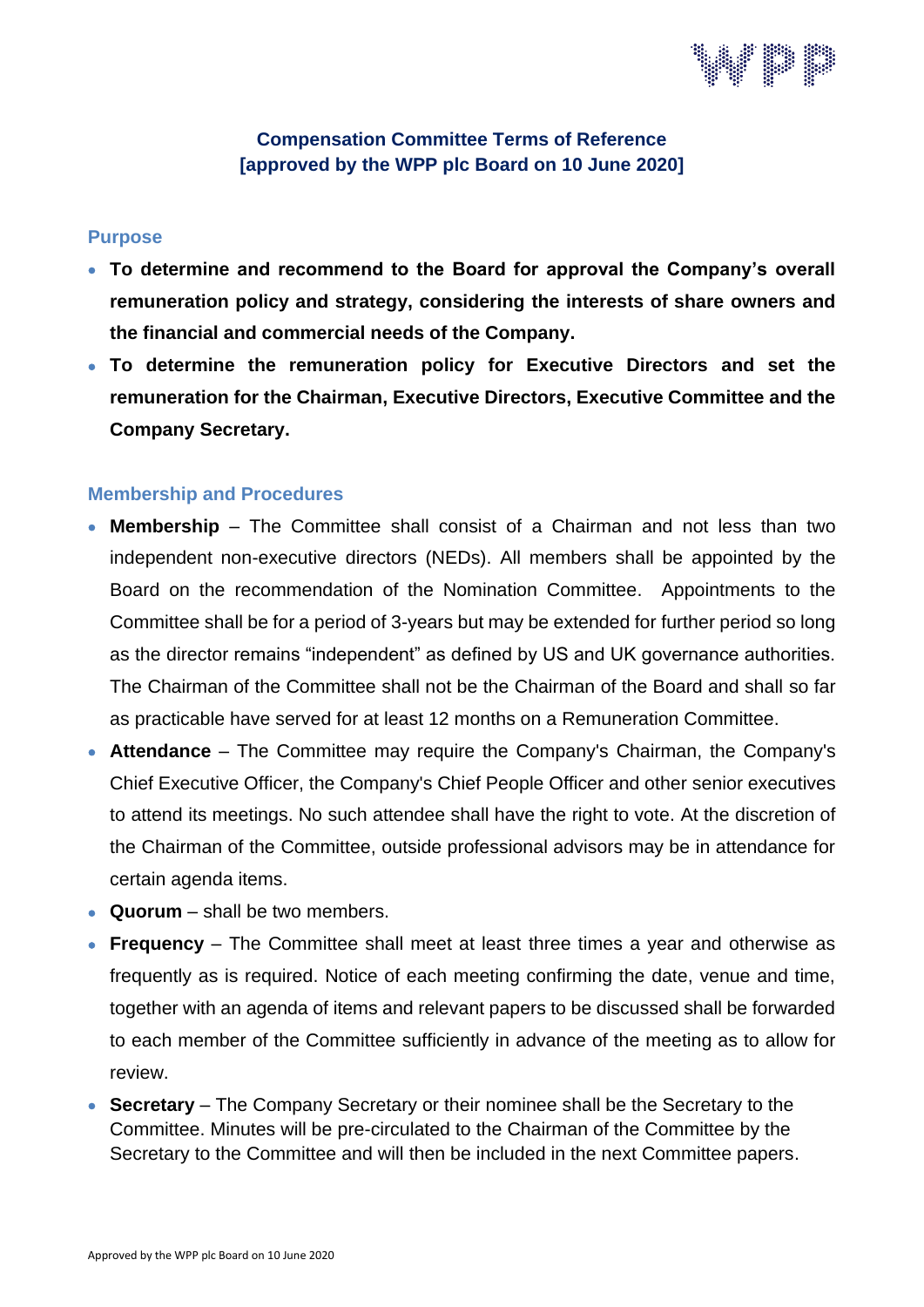

# **Scope of Authority**

The Committee is authorised to:

- require the provision of any information and access to any management representatives, which require discharging its responsibilities;
- obtain outside legal assistance and any professional advice, at the Company's expense, as it considers necessary; and
- retain (or terminate) consulting firms to assist in the evaluation of executive compensation and the authority to approval any such firm's fees and other retention terms.

# **Responsibilities and Objectives**

The responsibilities of the Compensation Committee are as follows:

- To set, review and approve in respect of the Company's Chairman, Chief Executive Officer, other Executive Directors, the Executive Committee and the Company Secretary:
	- the remuneration policy;
	- individual remuneration arrangements;
	- individual benefits, including pension;
	- Individual fees and expenses;
	- terms and conditions of employment;
	- terms of any compensation package in the event of early termination of contract; and
	- participation in any cash or share based plans operated by the Company;
	- To set the targets and measures for any performance related cash or share based plans operated by the Company for the Chief Executive Officer and other Executive Directors, and to have oversight of the performance measure and target setting for of such plans for the Executive Committee and the Company Secretary.
- To review remuneration and related policies across the general workforce and the alignment of incentives and rewards with culture, taking this into account when determining the remuneration policy for the Executive Directors.
- To use judgement to determine whether incentives that are due as a result of formulaic outcomes are truly representative of company and individual performance.
- To use discretion to make adjustments to incentives as appropriate.
- To oversee the process for recovery and withholding (malus and clawback) and determine the resulting action to be taken.